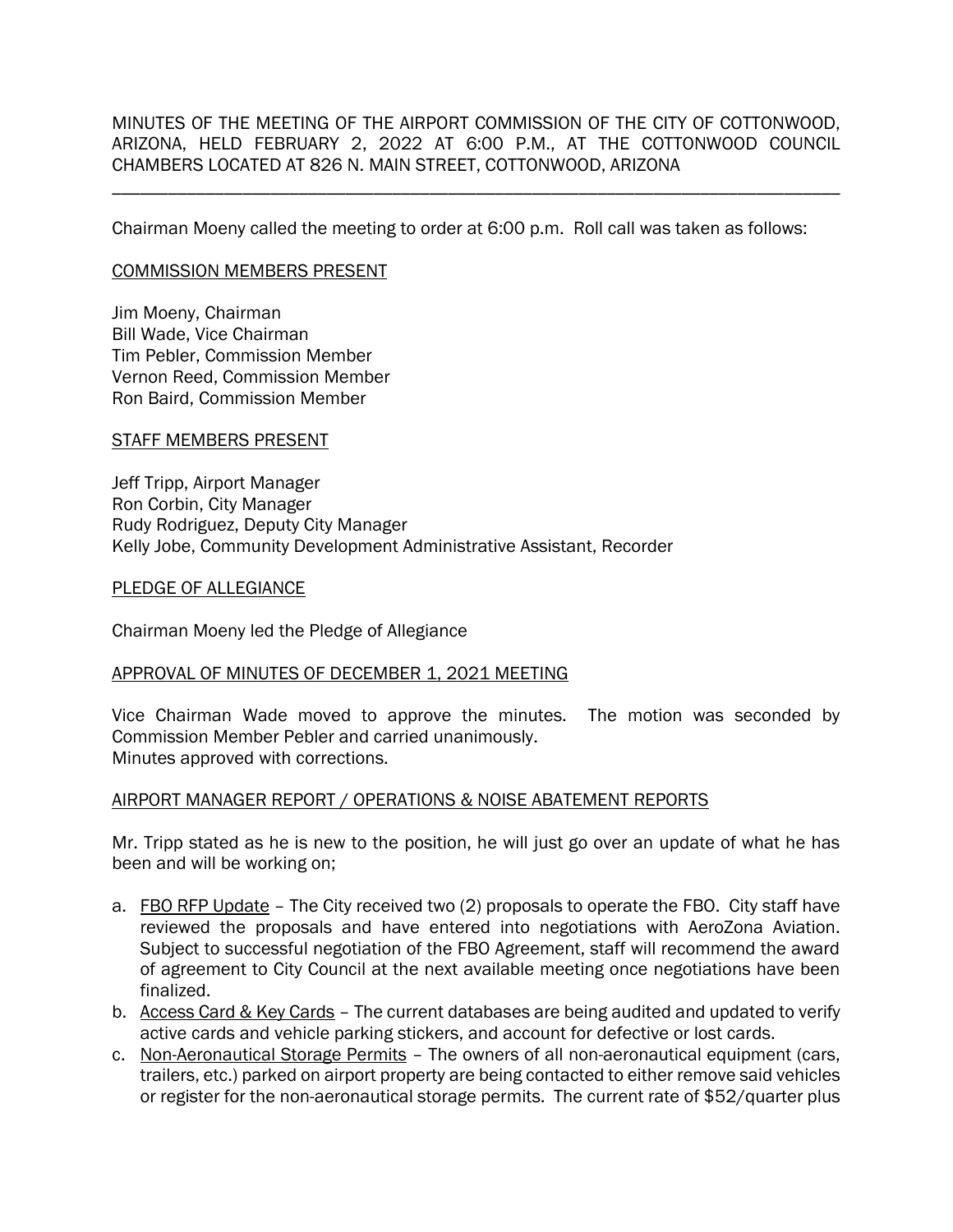tax needs to be raised as this equates to an approximate \$17.75 per month; will likely recommend at least a \$30/month rate or \$1.00/day.

- d. Commercial Operating Permits The airport is auditing our current records. We need to update the commercial operating permit requirements and form, evaluate rates & fees, and coordinate with applicable tenants – to include airpark tenants and non-tenant commercial operators (independent mechanics, independent flight instructors, aircraft detailers, etc.) - to bring them into compliance with the program to include insurance and paying applicable fees.
- e. Fuel Storage Permits The airport is auditing our current records. We need to update the fuel storage permit requirements and form, evaluate rates & fees, and coordinate with applicable tenants – to include airpark tenants - to bring them into compliance with the program to include insurance, training documentation, and paying applicable fees.
- f. Based Aircraft Report The airport is auditing our current records. There are a number of discrepancies between airport records, the Virtower based aircraft records, and what is reported to FAA & ADOT. The current records do not list airpark-based aircraft, list 12 helicopters (most are associated with the hospital and are based in Flagstaff), and a general verification of based aircraft to ensure all reports match. Aircraft registration fees help fund the State Aviation Fund which in turn provides state aviation grants to airport for capital projects.
- g. Airport Commercial Minimum Operating Standards update The Airport needs to submit the fuel operations update completed last summer for Council approval (attached) and make several minor corrections to the proposed changes. The Airport is also working on updating the Fuel Storage Permit (attached). I propose adding these two items to the March commission agenda for review and discussion.
- h. Airport Rules and Regulations update none

# 2. Airport Operations & Maintenance

- a. Aviation Way Gates Upgrade The gate project has been completed with minor work to be done to complete landscaping, grading not completed by the contractor and removal of old gates, and establishment of the internet-based control access to allow for programming of gate cards, issuing temporary codes, etc.
- b. Airfield Sweeping The airport contracted with Swept Away LLC (a Prescott Valley-based sweeping contractor) to sweep the runway, taxiway and apron on January 18. Due to weather, they completed the runway and returned to finish the taxiway and ramp on January 26. The total cost for the service is approximately \$850.00. The Airport will plan to conduct sweeping (and budget for) on at least a quarterly basis to help remove the fine particulate matter from pavement surfaces and reduce FOD in addition to normal daily inspection and removal.
- c. Airfield & Apron Lighting The airport requested the Public Works Department to replace the four apron lights with new bulbs and photocells. This was completed in January along with other lighting repairs – both airside and landside. Several airfield signs appear to need servicing and an airport lighting specialist will be contacted for a service call if city staff are unable to repair.
- d. Runway 32 Obstructions Removal A portion of the east side fence and a number of bushes in the Runway 32 runway protection zone have been identified as creating a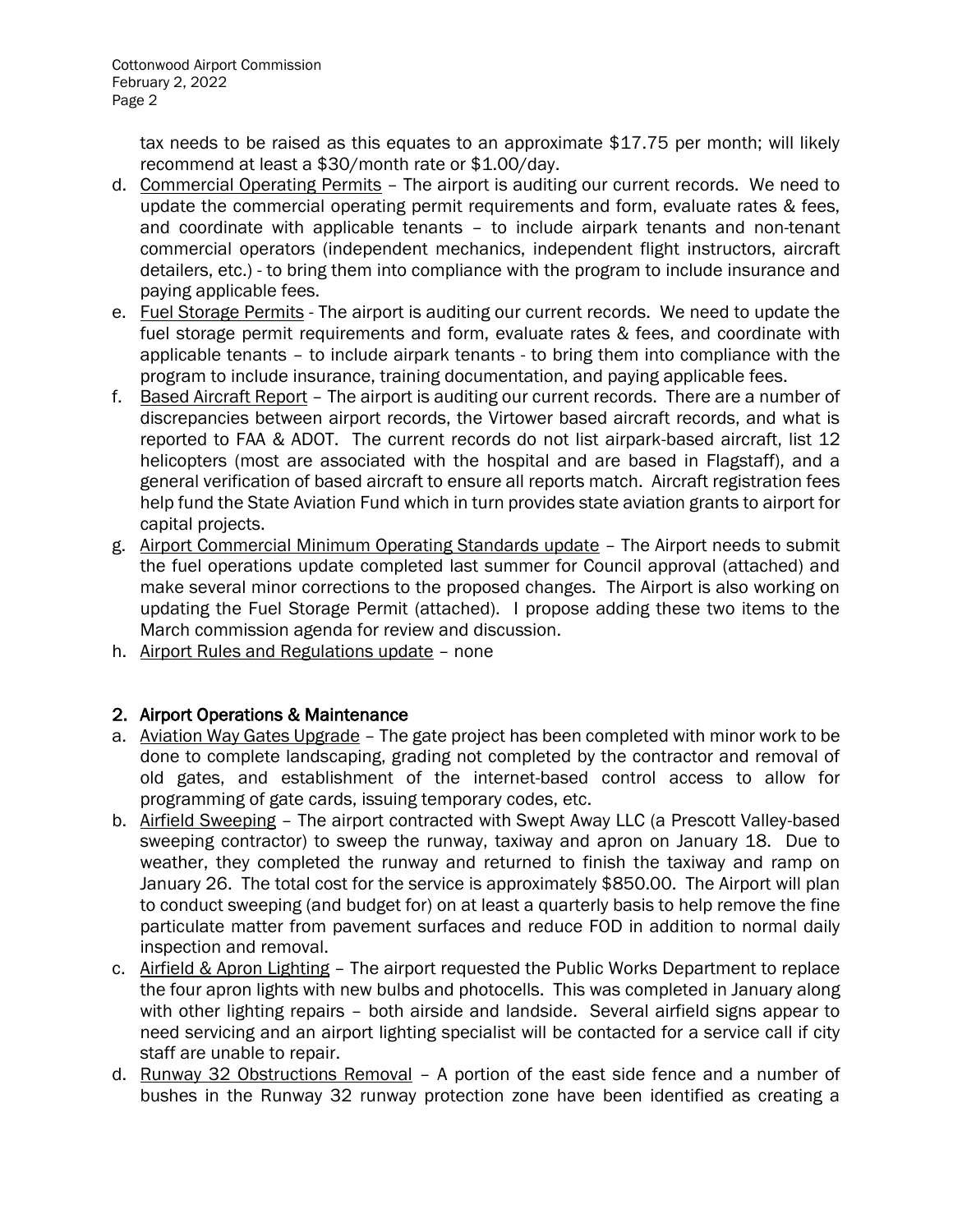Cottonwood Airport Commission February 2, 2022 Page 3

> negative impact to the GPS approach for Runway 32 and will need to be removed. Staff will develop a corrective action plan to address the realignment of the fence and removal of bushes.

## 3. Airport Capital Improvement Program

- a. **AWOS** The replacement Automated Weather Observing System (AWOS) project commenced in January with Pavex installing the underground conduit runs from the APS transformer by the EAA building and paralleling Taxiway A. The AWOS equipment is anticipated to be delivered in February and installed. Once installed, FAA must certify the equipment which may take up to 90 days.
- b. Taxiway A Rehabilitation The airport has purchased a pallet load of crack seal material and will be coordinating with Public Works Department to perform the necessary crack sealing on Taxiway A or other areas on the runway or apron where needed this spring.
- c. Additional FAA Supplemental Grant in FY23 The Airport received notice that we will be receiving an additional FAA Supplemental Grant in the amount of \$159,000 later this year. Potential projects include installation of wildlife anti-dig fencing along the perimeter fence lines to deter animals from digging underneath the existing fence; installation of a 3 or 4 foot fence perpendicular to Runway 32 on the north side of the Silver Springs Wash to prevent javelina and other smaller animals from accessing the airport. Recommend adding a discussion of possible projects with this grant as a commission discussion item for the March agenda.

## 4. Airport Budget

- a. FY2023
- i. Airport Rates & Fees An update to the current rates & fees charged will be drafted to include in the next fiscal year. Items such as the current rate charged for non-aeronautical parking and open tiedowns is too low at \$52/quarter, lack of overnight transient parking fees needs to be corrected. ii. Airport Capital Improvement Program - The draft update for the FY23-27

fiscal years will be provided at the March commission meeting.

# 5. Airport Master Plan Update

a. Chapters 1-3 have been updated and will soon be available for posting to the webpage. The consultant (Kimley-Horn) has been given direction to move forward with remaining chapters and to schedule the next master plan committee and public meetings.

### 6. Airport Economic Development

- a. Sky Diving Operator In December 2021, the airport was contacted by the CEO for GoJump America to establish sky diving operations at Cottonwood. They currently conduct operations in Oceanside, CA and Las Vegas. A Commercial Operating Permit application is currently being prepared. The operator has contacted the EAA to sublease of a portion of their building and may request a fuel storage permit to refuel their turbine jump aircraft. A Minimum Operating Standard for Sky Diving Operators has been drafted (attached) for review and discussion at the March commission meeting.
- b. Additional Maintenance & Avionics providers The airport has received inquiries from three different maintenance and/or avionics businesses after the FBO RFP closed. The airport will look at developing a Request for Proposals (RFP) for the potential lease of available airport land between the B and C hangars for someone to construct a facility.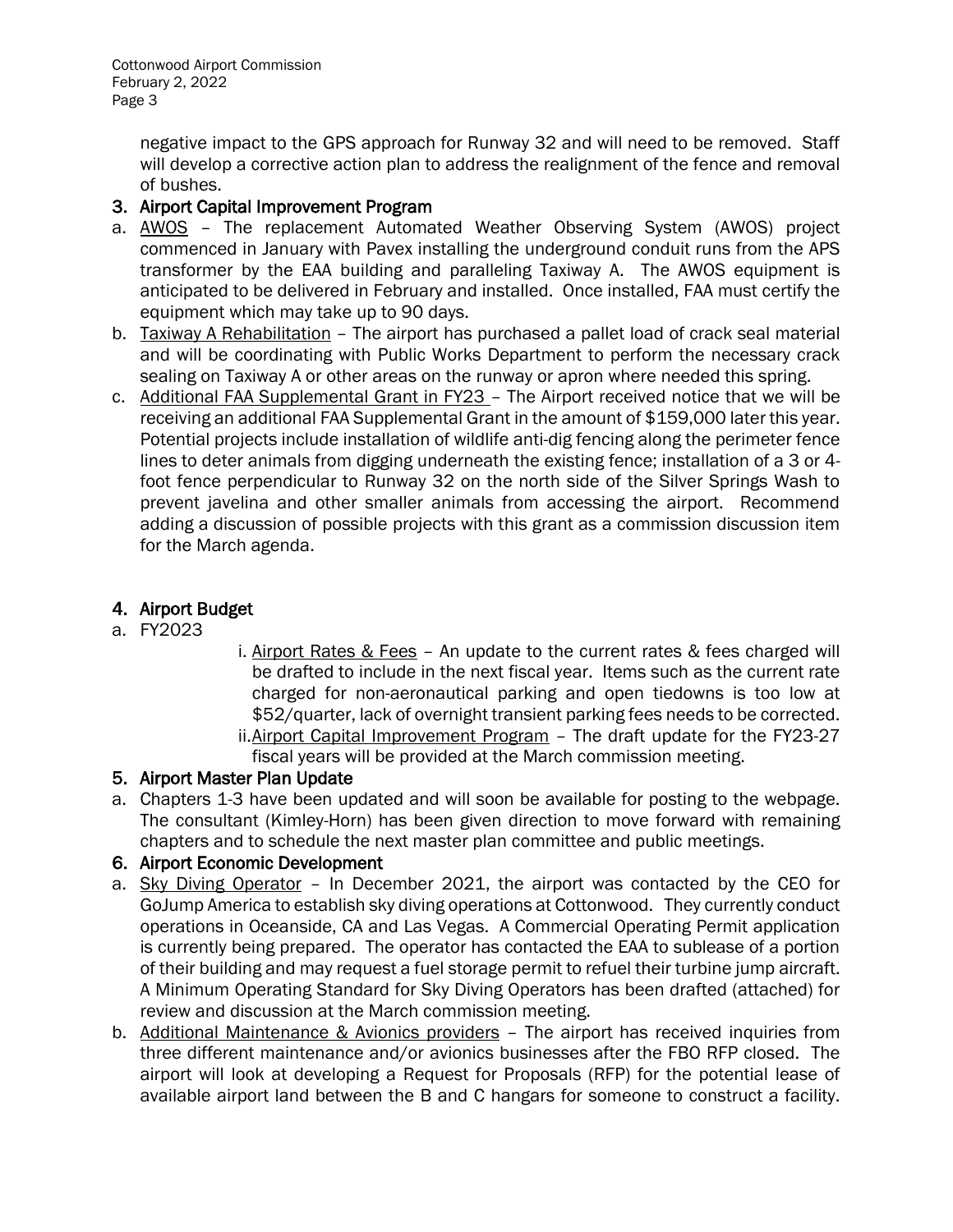The airport has also received an inquiry for the lease of land to construct a small private hangar.

c. City of Cottonwood/Verde Valley Economic Opportunities – The airport is working with the City Tourism Department to help leverage airport resources for travel and tourism to attract visitors that may use the Mingus Mountain Hang Glider launch point, the sky dive operations, helicopter tours by Dakota Territory Tours, etc., and marketing to pilots in the Southwest.

# Airport Noise Abatement Program

- 7. Monthly Operations & Noise Abatement Report A monthly report to provide information on airport operations using the Virtower system and noise complaints received will be prepared and provided to the Airport Commission on a monthly basis. This was previously requested as part of the 2018 Noise Action Plan. Due to the commission meetings occurring at the start of each month, the reports will be delayed by one month (i.e. January's report will be presented in March, etc.) to allow time to complete the preparation of the operations figures and complaints received.
- 8. CY2021 Airport Operations & Noise Abatement Report An operations and noise report were created for CY2021 (attached).
- 9. Noise Abatement Program
- a. Website updates Added the 2018 Noise Action Plan and 2006 Traffic Pattern Map.
- b. Review of 2018 Noise Action Plan (attached)
- c. Use of [Whispertrack](https://whispertrack.com/airports/P52) for noise program publishing (attached)
- d. Recommend adoption of AOPA Recommended Noise Steps (attached)
- e. Noise Complaint Procedures
	- i. Development of dedicated city complaint number and on-line reporting form to help simplify citizen's ability to file complaints with the City in a consistent manner.
	- ii.The Parks & Recreation Department has hired a new Reservations & Customer Service Representative. This position will assist the Airport with receipt of noise complaints and the weekend administration and issuance of access cards, airport application, non-aeronautical parking permits, and responding to customer inquiries for assistance at the airport.
	- iii. Receipt of Complaints A policy change to update how the airport will receive complaints will include:
		- 1. Requiring minimum Information required (name, address, phone and/or email, callback wanted - yes/no) to be considered a valid complaint. Complaints with no contact information, address, etc. do not provide staff with the ability to identify where a complaint is which impacts our ability to review a complaint, determine if there is an issue, and to be able to respond to the citizen.
		- 2. Complaints including vulgar language, derogatory comments towards staff, etc. will not be accepted into the complaint database nor acted upon.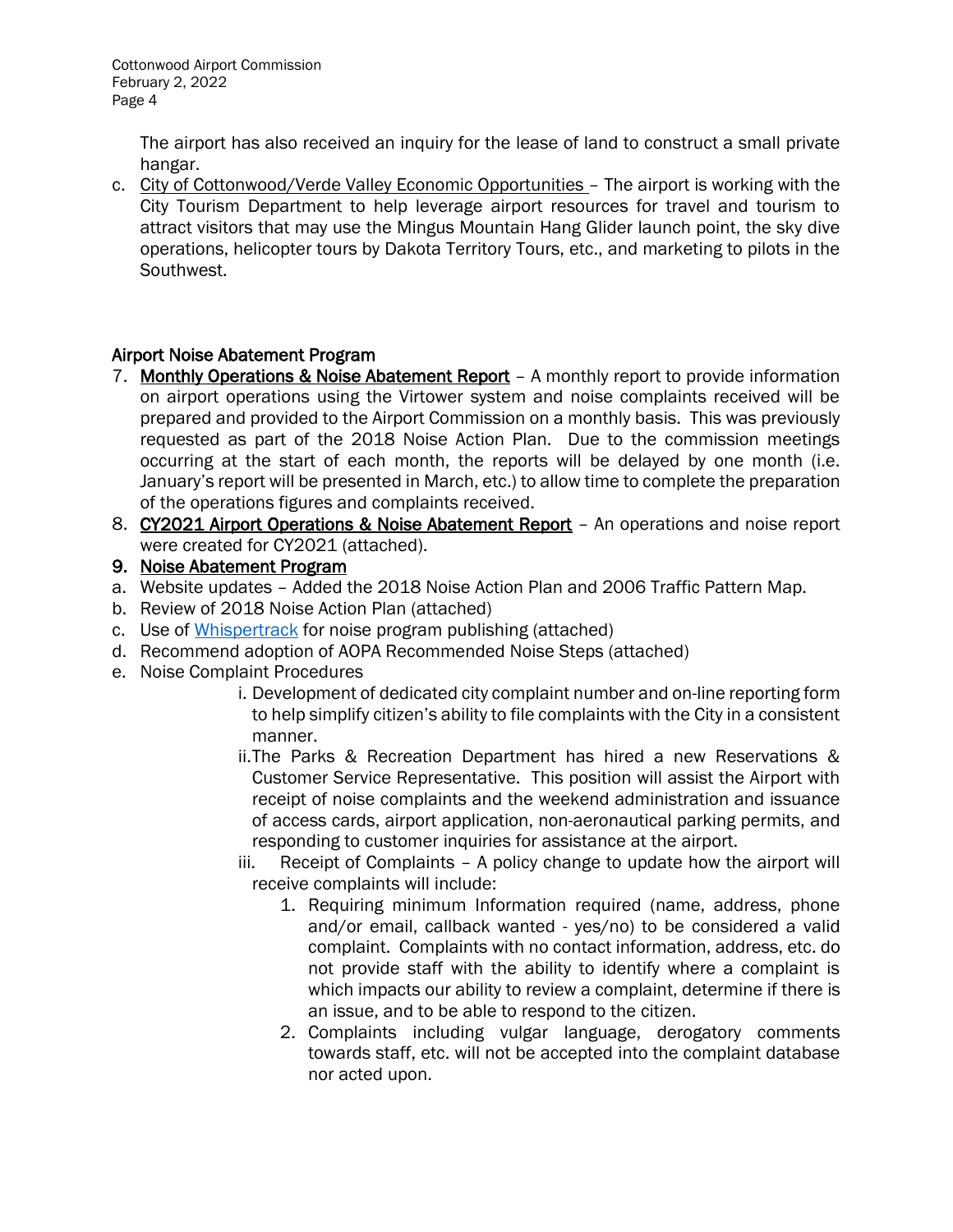Cottonwood Airport Commission February 2, 2022 Page 5

> 3. Complaints that contain threats (whether intentional or just venting frustration) will be treated seriously and forwarded to law enforcement for further action.

10.Recap of coordination meeting with Embry-Riddle Aeronautical University on 01-18-22

- 11.Community Noise Meetings have been scheduled for the following dates at the airport terminal building (1001 W Mingus Ave) from 4:00 PM to 5:30 PM:
	- Thursday, February 3
	- Thursday, February 10
	- Thursday, February 17
	- Thursday, February 24
	- Thursday, March 3

Sign-ups will be handled on-line through the City Parks & Recreation Department's webpage at<https://secure.rec1.com/AZ/cottonwood-az/catalog>

Attendees are required to sign up to attend a specific date and must first register for a Civic Rec account to log in and then click on the Airport Noise Meeting tab. To keep the group size manageable to allow for productive discussion, a maximum of 10 registered attendees per meeting has been established.

Citizens are asked to only sign up for one meeting date to allow others to have the opportunity to speak and be heard. Additional meetings can be coordinated if needed.

### CALL TO THE PUBLIC

Lenn Howard, from Cottonwood, stated she appreciates the public comments being included in the minutes. She stated she is encouraged with Mr. Tripp's report. She is still very concerned over the additional helicopter operations. She stated the air traffic noise has increased a great deal since 2018.

ITEMS FOR DISCUSSION - NONE

### NEW BUSINESS - NONE

### FUTURE AGENDA ITEMS –

Vice Chairman Wade would like to have additional information on the AWOS system. Would also like to discuss the idea of the county purchasing some land north of the Prescott Airport to put another runway there. He stated it could be a cooperative venture between Cottonwood, Prescott and Yavapai County for a number of acres, provide it to Embry Riddle and cut the time to building another runway.

City Manager Ron Corbin suggested a draft letter to get to the Commission to review and then presented to the Yavapai County Board of Supervisors.